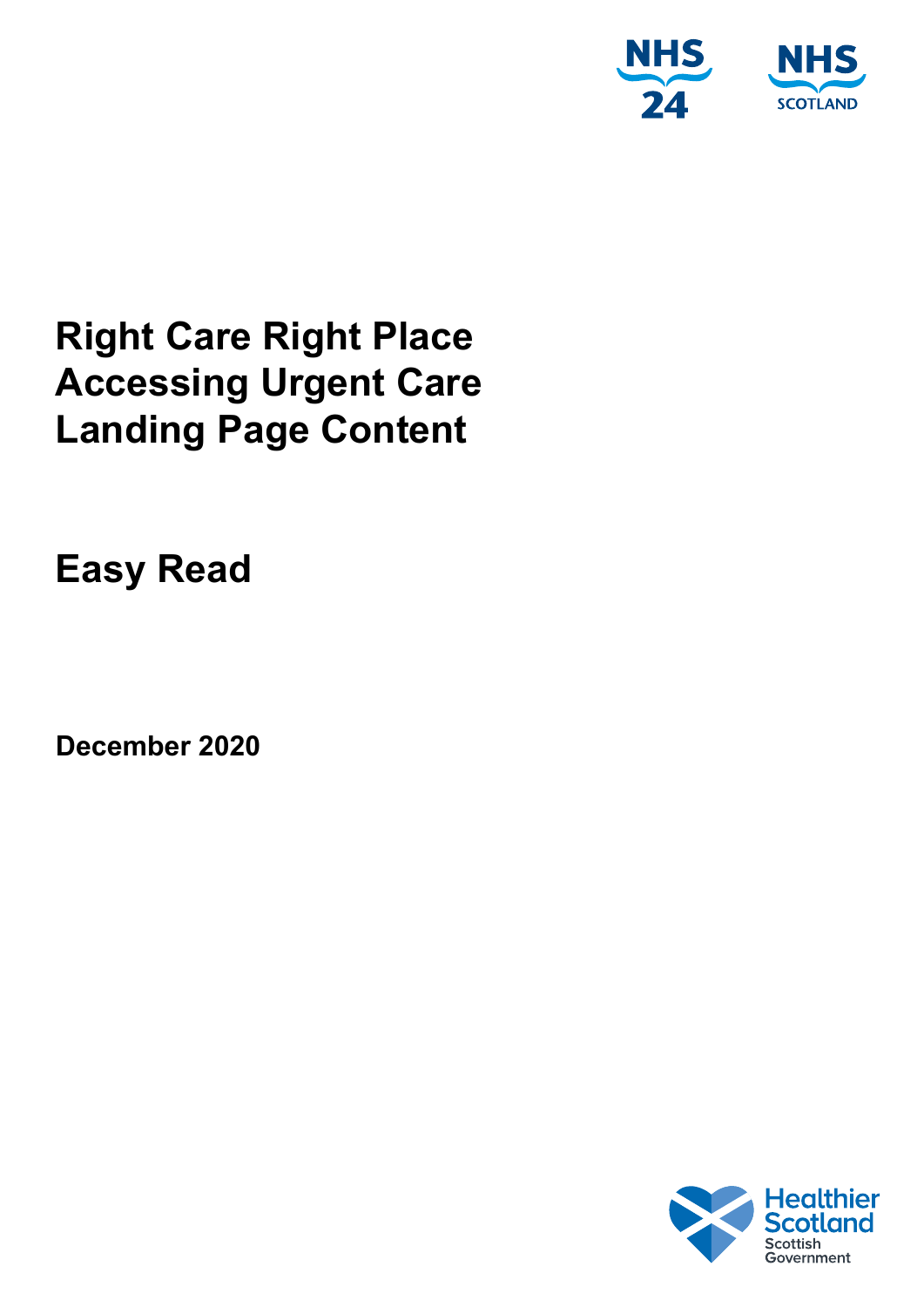# **Right Care Right Place**



The way we get urgent care has changed. You need to know how to get the care you need.









### **You can phone 111 (NHS 24) if you:**

- Think you need to go to Accident and Emergency, but it's not a life-threatening emergency
- Think you cannot wait for your GP surgery to open
- Have symptoms of coronavirus which are getting worse

NHS 24 will help you get the right care:

- When you need it
- Where you need it
- Without necessarily going to Accident and Emergency

You can still contact your GP surgery during opening hours.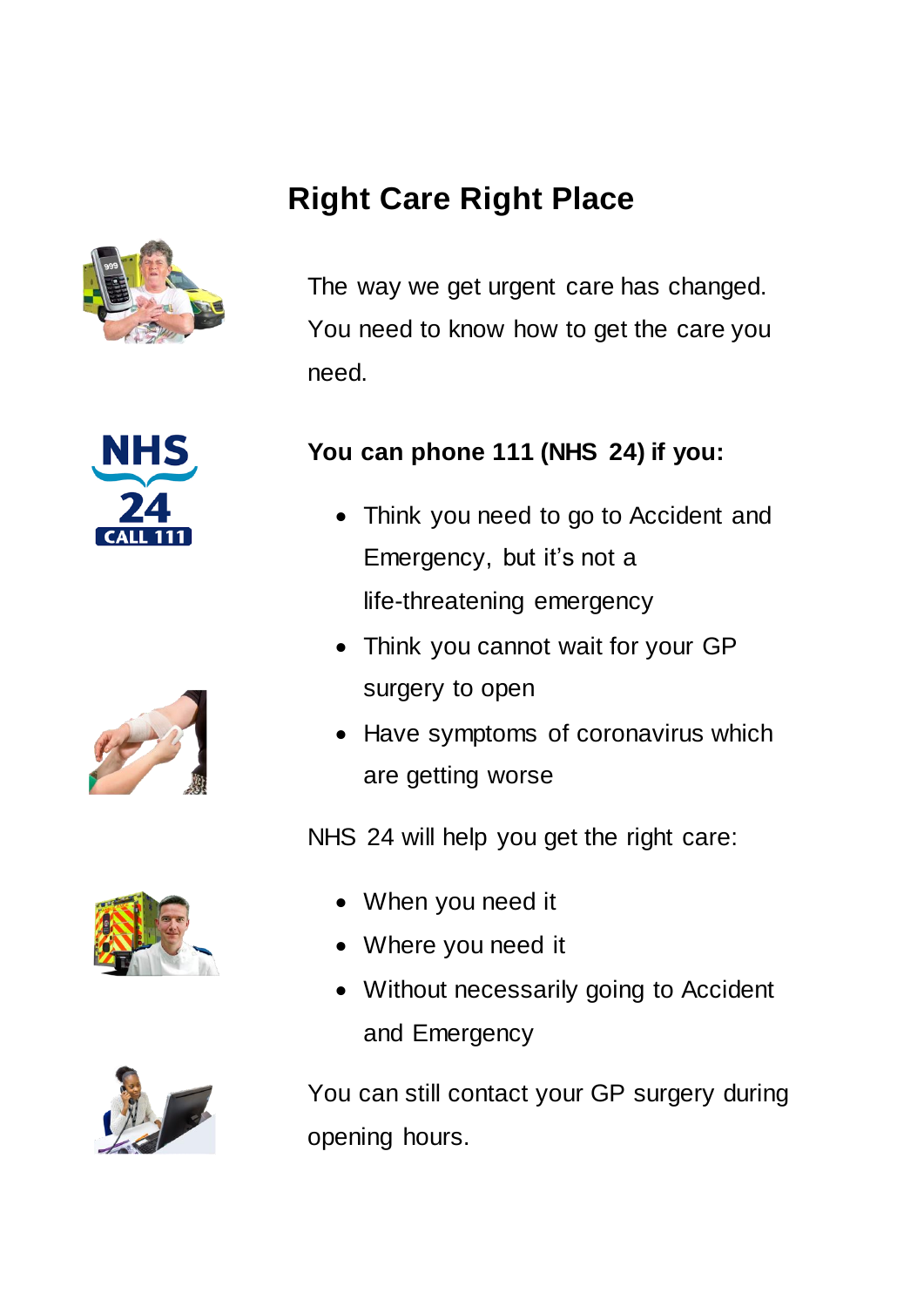







If there is a life-threatening emergency, you should **phone 999** or go directly to **Accident and Emergency.**

There are different ways to contact NHS 24 on 111

## **Language Line**

If you do not speak English you can use the free interpretation service **Language Line**.

## **British Sign Language (BSL)**

If you use British Sign Language (BSL), you can use the free interpreting video relay service **[contactSCOTLAND-BSL](https://contactscotland-bsl.org/)** 

## **Relay UK**



If you use a textphone you can contact NHS 24 on 18001 111. You can also contact NHS 24 with the **Relay UK** app.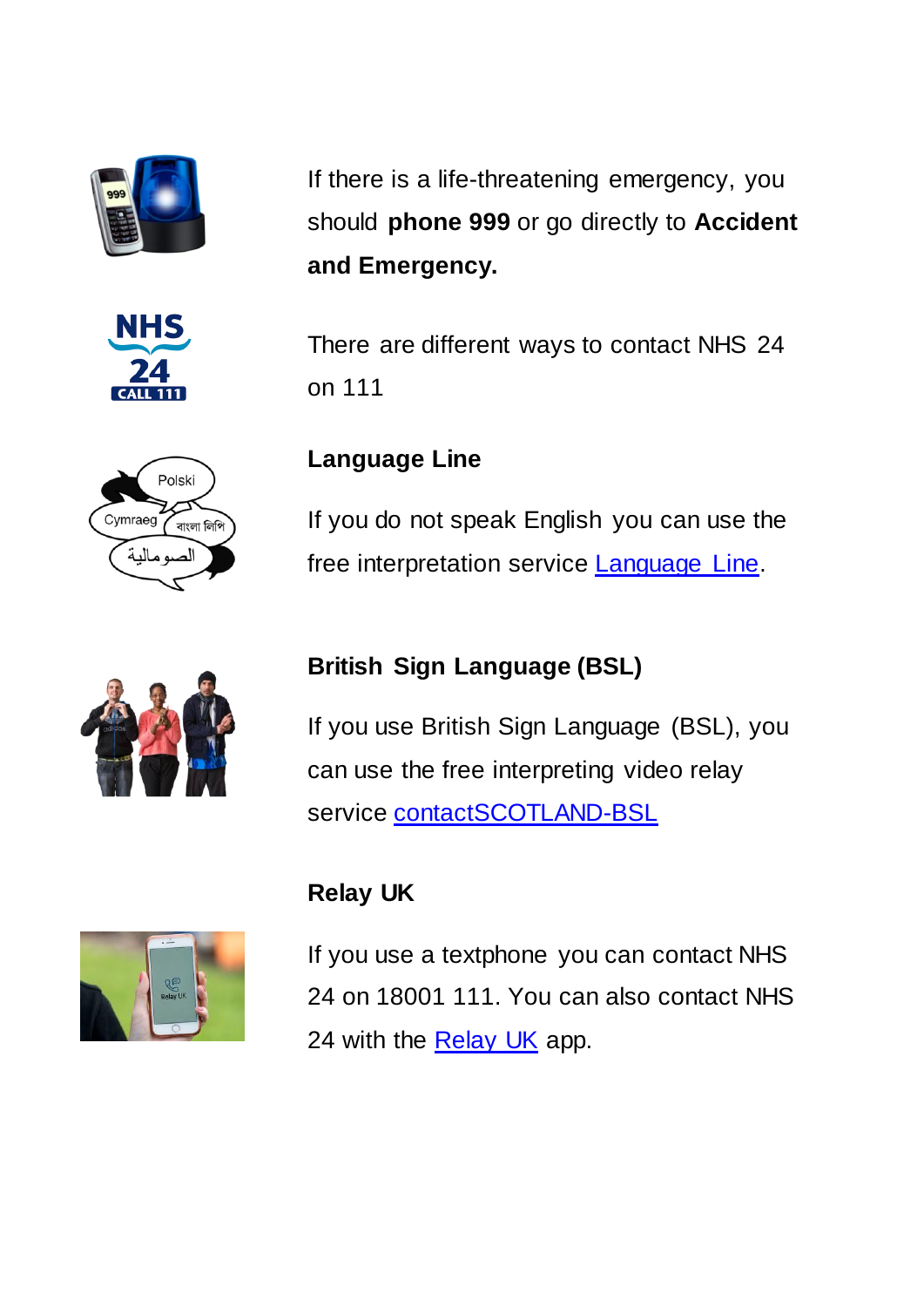



Google search

## **Visit a local Minor Injury Unit** (MIU) if you:

- have a cut
- have a minor burn
- have a sprain or strain
- think you have broken or fractured a bone

This is often quicker than going to Accident and Emergency.

[Find your local MIU](https://www.nhsinform.scot/scotlands-service-directory/aes-and-minor-injuries-units)





## **Looking after yourself**

You can do some simple things now to help you cope if you become ill this winter:

- Keep your repeat prescriptions up to date
- Have cold and flu medicines ready at home
- Get the [flu vaccine](https://www.nhsinform.scot/healthy-living/immunisation/vaccines/flu-vaccine) if you are eligible

[Read further information about preparing for](https://www.nhsinform.scot/campaigns/show-you-care-prepare)  [winter](https://www.nhsinform.scot/campaigns/show-you-care-prepare)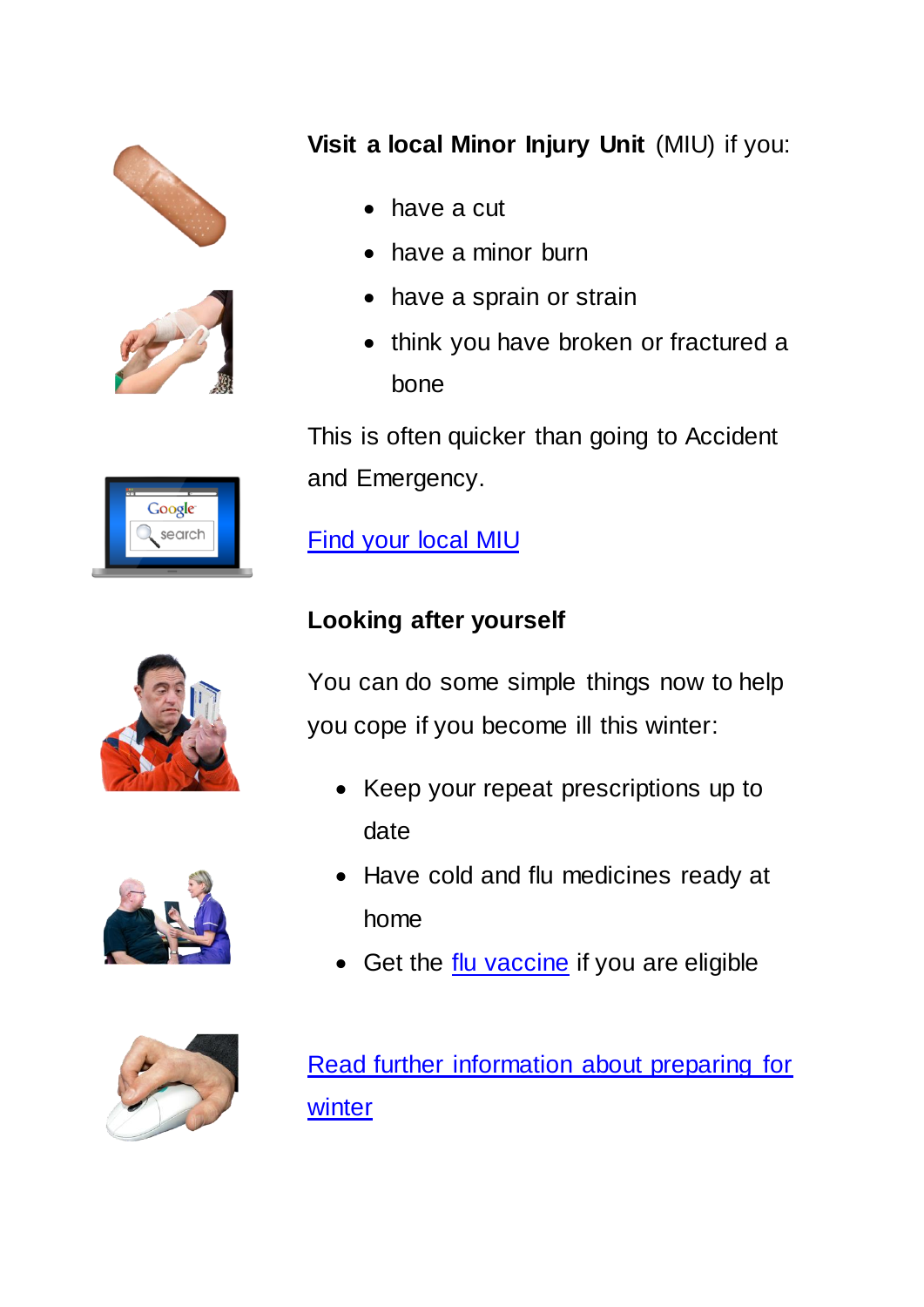

**SIMPLES** 

**NHS inform** will give you good information to help you make decisions about your health. It has:

- Advice on common symptoms
- Self-help guides
- Information on where to go for medical care

You can get information on things like:

[coronavirus \(COVID-19\)](https://www.nhsinform.scot/illnesses-and-conditions/infections-and-poisoning/coronavirus-covid-19)

[flu](https://www.nhsinform.scot/illnesses-and-conditions/infections-and-poisoning/flu)

[minor head injuries](https://www.nhsinform.scot/illnesses-and-conditions/injuries/head-and-neck-injuries/minor-head-injury)

[preventing falls](https://www.nhsinform.scot/healthy-living/preventing-falls)

[eye problems](https://www.nhsinform.scot/self-help-guides/self-help-guide-eye-problems) (self-help guide)

[food poisoning](https://www.nhsinform.scot/illnesses-and-conditions/infections-and-poisoning/food-poisoning)

[muscle, bone and joints](https://www.nhsinform.scot/illnesses-and-conditions/muscle-bone-and-joints)

[mental health](https://www.nhsinform.scot/self-help-guides#mental-health-self-help-guides) (self-help guides)

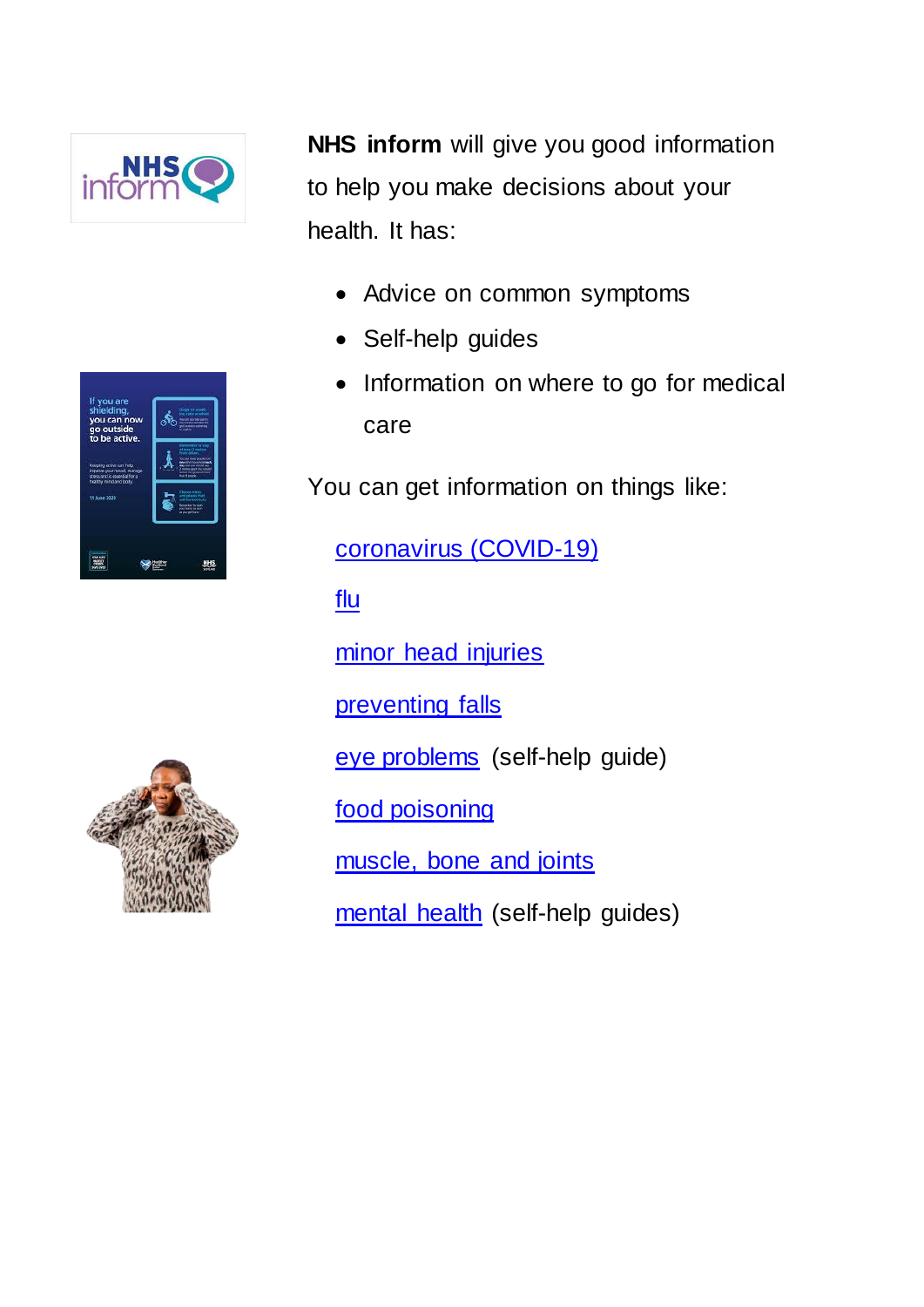

## **Community health care services** include:

- Pharmacies
- GP practices
- Dentists
- **Opticians**

Because of coronavirus the way we use these has changed.

# Pharmacy





## **You can:**

- Speak to your pharmacy for advice on minor illnesses, treatments and medicines
- Contact your optician if you have an eye problem
- Use our self-help guides for everyday illnesses
- Contact your GP, optician or dentist by phone or online first
- Follow physical distancing measures if you go to any of these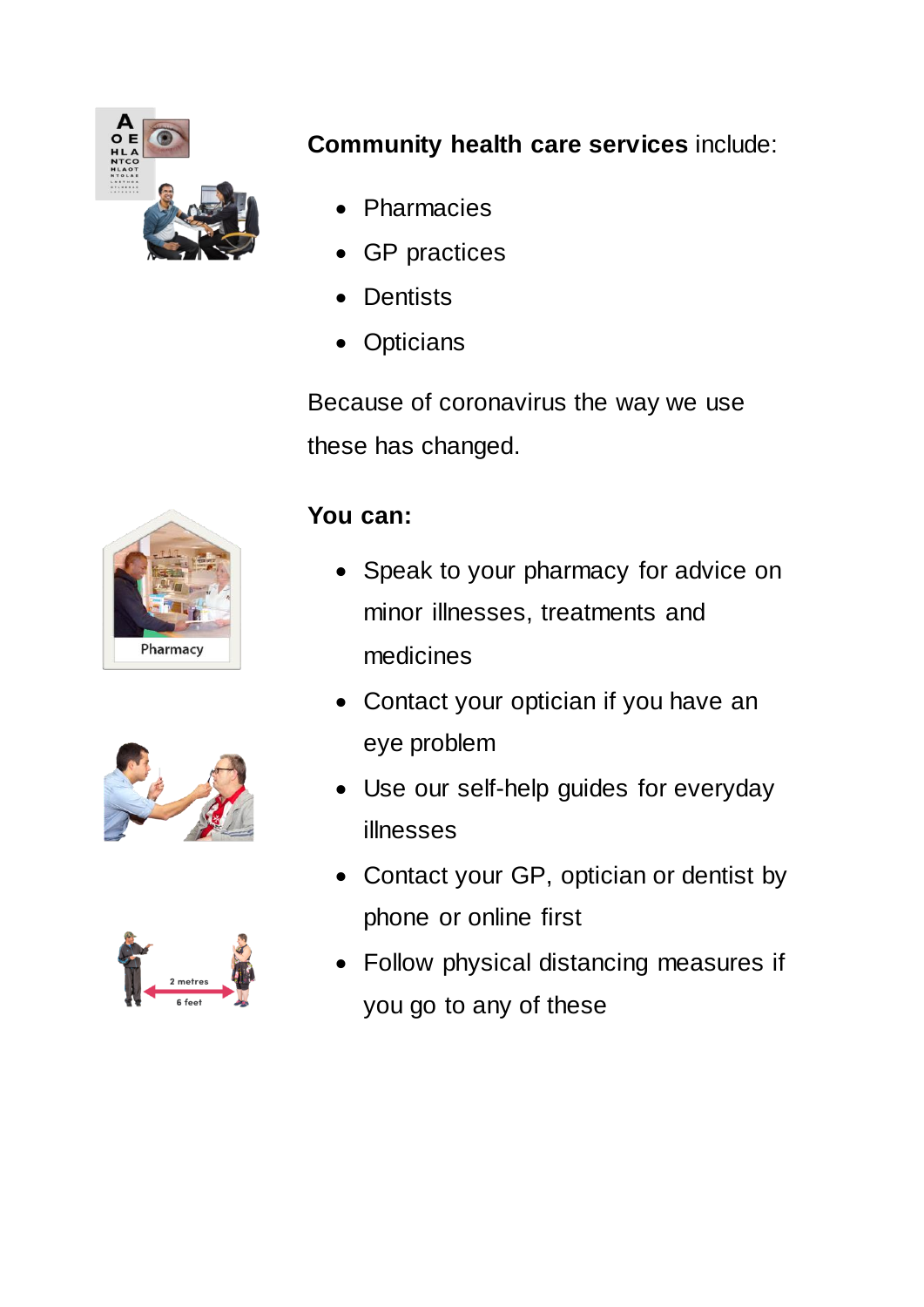









**Do not**:

- Visit your GP practice, optician or dentist without an appointment
- Arrive early or late for your appointment
- Go if you, or someone you live with, have symptoms of coronavirus

If you are isolating and have another urgent health concern, contact your GP, hospital or outpatients. They will tell you what to do. [Read further information about changes to](https://www.nhsinform.scot/campaigns/your-community-health-care-services)  [community health care services](https://www.nhsinform.scot/campaigns/your-community-health-care-services)

**Mental health support** Our [mental health](https://www.nhsinform.scot/healthy-living/mental-wellbeing)  [resources](https://www.nhsinform.scot/healthy-living/mental-wellbeing) include:

- How to deal with low mood, anxiety, phobias and stress
- Where to get help
- Ideas to improve your wellbeing

If you need help with your mental health or emotional support, you can phone [Breathing](https://www.nhsinform.scot/care-support-and-rights/nhs-services/helplines/breathing-space)  [Space](https://www.nhsinform.scot/care-support-and-rights/nhs-services/helplines/breathing-space) on 0800 83 85 87.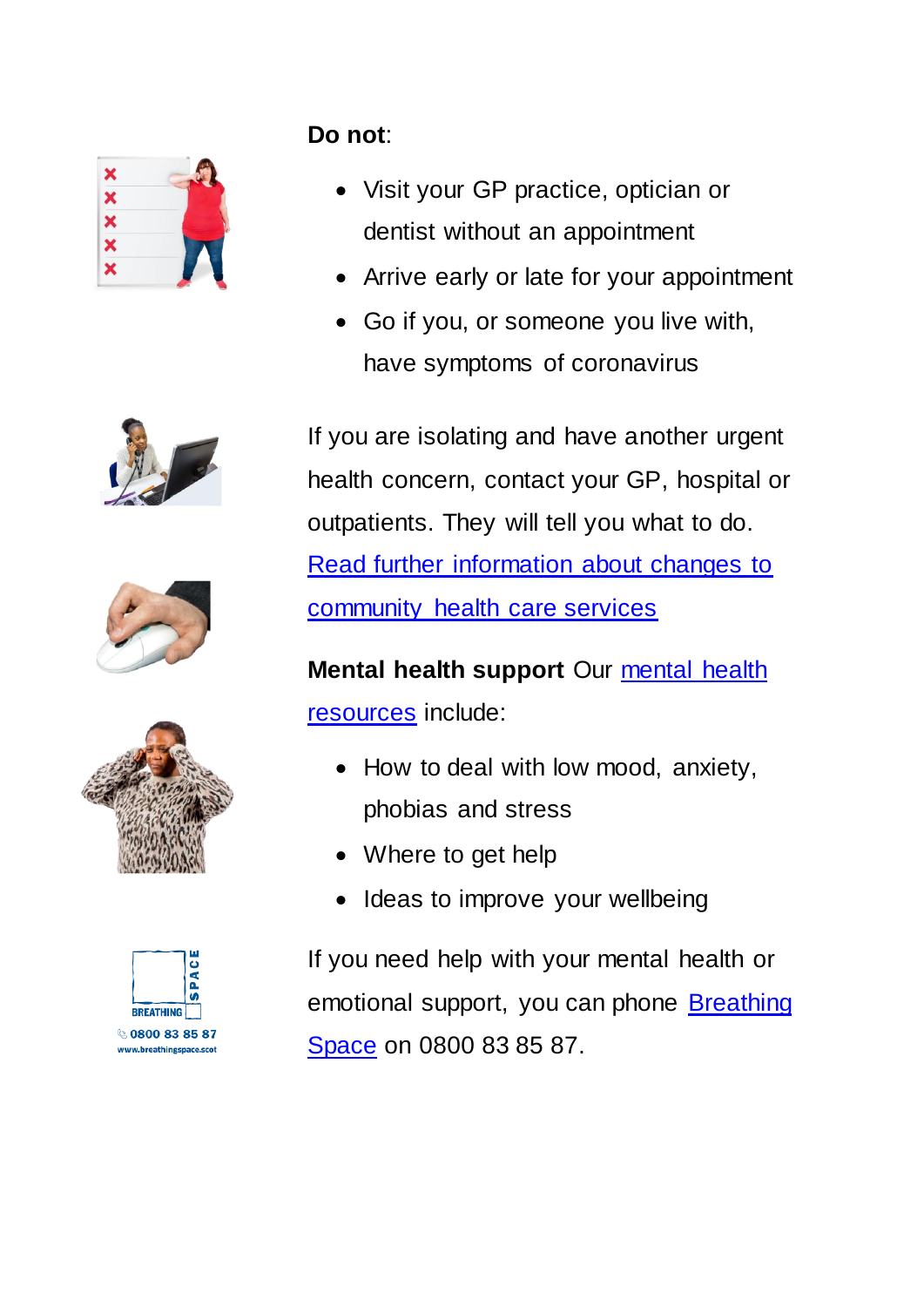

Breathing Space is available on weekdays from 6.00pm to 2.00am and at weekends from Friday 6.00pm to Monday 6.00am.

If you need urgent mental health support, phone **NHS 24 on 111,** day or night.

## **Coronavirus (COVID-19)**

If you have coronavirus symptoms, stay home for 10 days from the start of your symptoms. [Arrange to be tested.](https://www.nhsinform.scot/illnesses-and-conditions/infections-and-poisoning/coronavirus-covid-19/test-and-protect/coronavirus-covid-19-testing/)



People who live with you should isolate for 10 days from the start of your symptoms. The most common symptoms are :



New continuous cough Fever/high temperature (37.8C or greater) Loss of, or change in, sense of smell or taste (anosmia)

A new continuous cough is:



A new cough that's lasted for an hour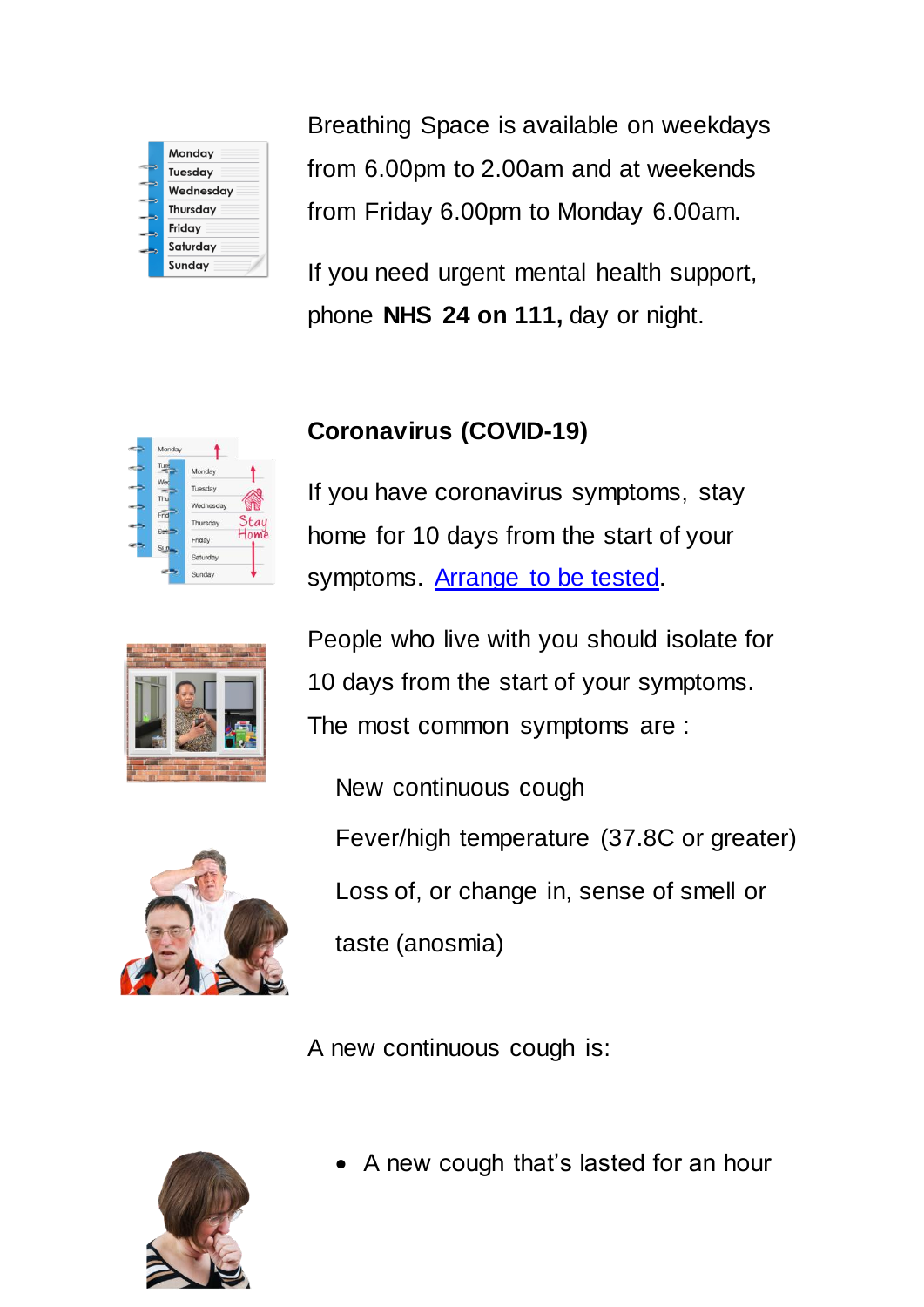

• 3 or more episodes of coughing in 24 hours

• Coughing more than usual

A high temperature is if you feel hot to touch on your chest or back (you don't need to measure your temperature). You may feel warm, cold or shivery.

Only phone **NHS 24 on 111** if you are in a high or very high-risk group and:



- You are isolating and your symptoms get worse
- You are finding it harder to breathe
- If you are not any better within 10 days

[Coronavirus \(COVID-19\): General advice](https://www.nhsinform.scot/illnesses-and-conditions/infections-and-poisoning/coronavirus-covid-19/coronavirus-covid-19-general-advice/)

[Coronavirus \(COVID-19\): Test and Protect](https://www.nhsinform.scot/illnesses-and-conditions/infections-and-poisoning/coronavirus-covid-19/test-and-protect/test-and-protect/)



[Coronavirus \(COVID-19\): Guidance for](https://www.nhsinform.scot/illnesses-and-conditions/infections-and-poisoning/coronavirus-covid-19/test-and-protect/coronavirus-covid-19-guidance-for-households-with-possible-coronavirus-infection)  [households with possible coronavirus](https://www.nhsinform.scot/illnesses-and-conditions/infections-and-poisoning/coronavirus-covid-19/test-and-protect/coronavirus-covid-19-guidance-for-households-with-possible-coronavirus-infection)  [infection](https://www.nhsinform.scot/illnesses-and-conditions/infections-and-poisoning/coronavirus-covid-19/test-and-protect/coronavirus-covid-19-guidance-for-households-with-possible-coronavirus-infection)

[Protect Scotland app](https://protect.scot/)